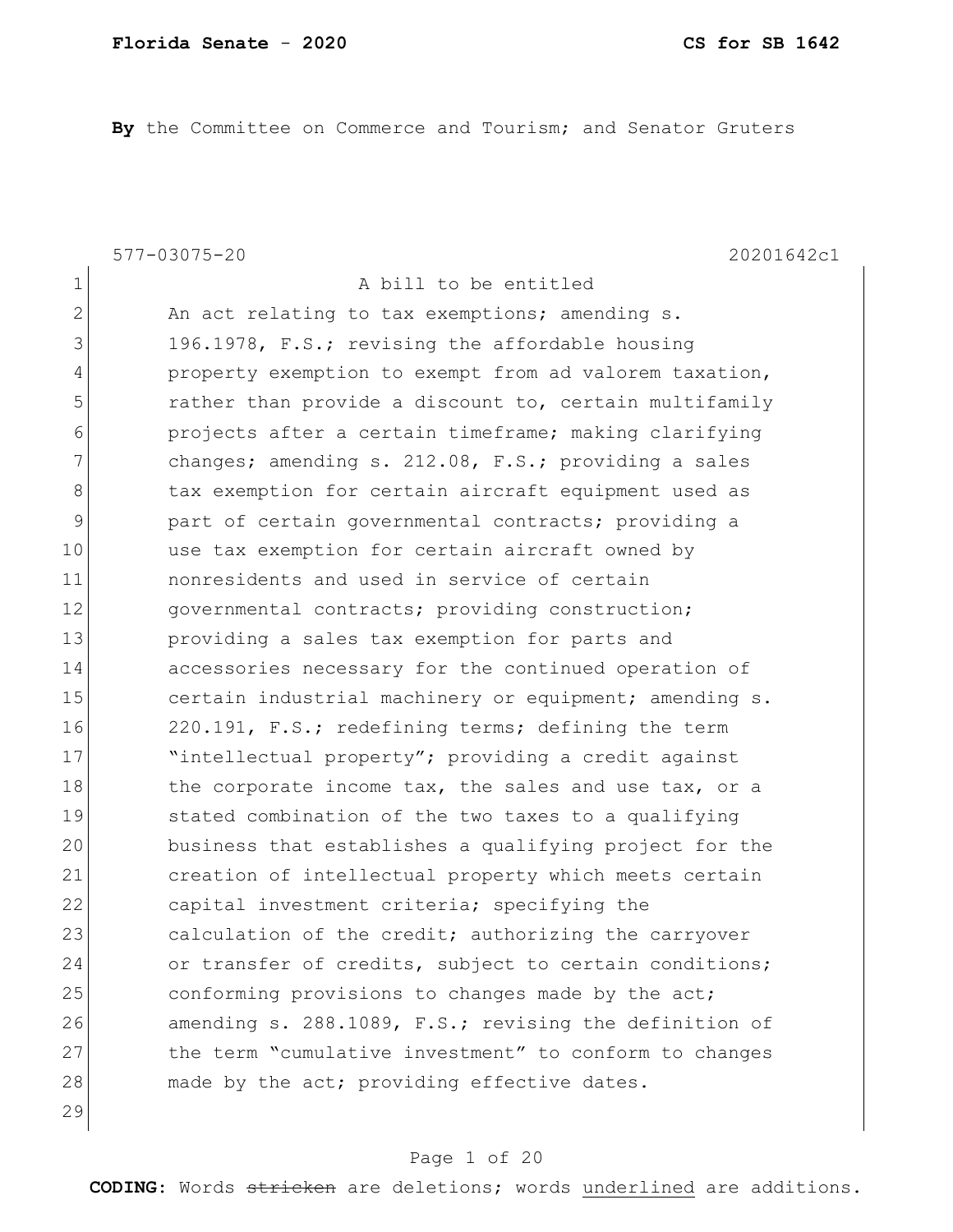|    | 577-03075-20<br>20201642c1                                        |
|----|-------------------------------------------------------------------|
| 30 | Be It Enacted by the Legislature of the State of Florida:         |
| 31 |                                                                   |
| 32 | Section 1. Effective January 1, 2021, section 196.1978,           |
| 33 | Florida Statutes, is amended to read:                             |
| 34 | 196.1978 Affordable housing property exemption.-                  |
| 35 | (1) Property used to provide affordable housing to eligible       |
| 36 | persons as defined by s. 159.603 and natural persons or families  |
| 37 | meeting the extremely-low-income, very-low-income, low-income,    |
| 38 | or moderate-income limits specified in s. 420.0004, which is      |
| 39 | owned entirely by a nonprofit entity that is a corporation not    |
| 40 | for profit, qualified as charitable under s. $501(c)$ (3) of the  |
| 41 | Internal Revenue Code and in compliance with Rev. Proc. 96-32,    |
| 42 | 1996-1 C.B. 717, is considered property owned by an exempt        |
| 43 | entity and used for a charitable purpose, and those portions of   |
| 44 | the affordable housing property that provide housing to natural   |
| 45 | persons or families classified as extremely low income, very low  |
| 46 | income, low income, or moderate income under s. 420.0004 are      |
| 47 | exempt from ad valorem taxation to the extent authorized under    |
| 48 | s. 196.196. All property identified in this subsection section    |
| 49 | must comply with the criteria provided under s. 196.195 for       |
| 50 | determining exempt status and applied by property appraisers on   |
| 51 | an annual basis. The Legislature intends that any property owned  |
| 52 | by a limited liability company which is disregarded as an entity  |
| 53 | for federal income tax purposes pursuant to Treasury Regulation   |
| 54 | $301.7701-3$ (b) (1) (ii) be treated as owned by its sole member. |
| 55 | (2) (a) Notwithstanding ss. 196.195 and 196.196, property in      |
| 56 | a multifamily project that meets the requirements of this         |
| 57 | paragraph is considered property used for a charitable purpose    |
| 58 | and shall receive a 100 $50$ percent discount from the amount of  |

# Page 2 of 20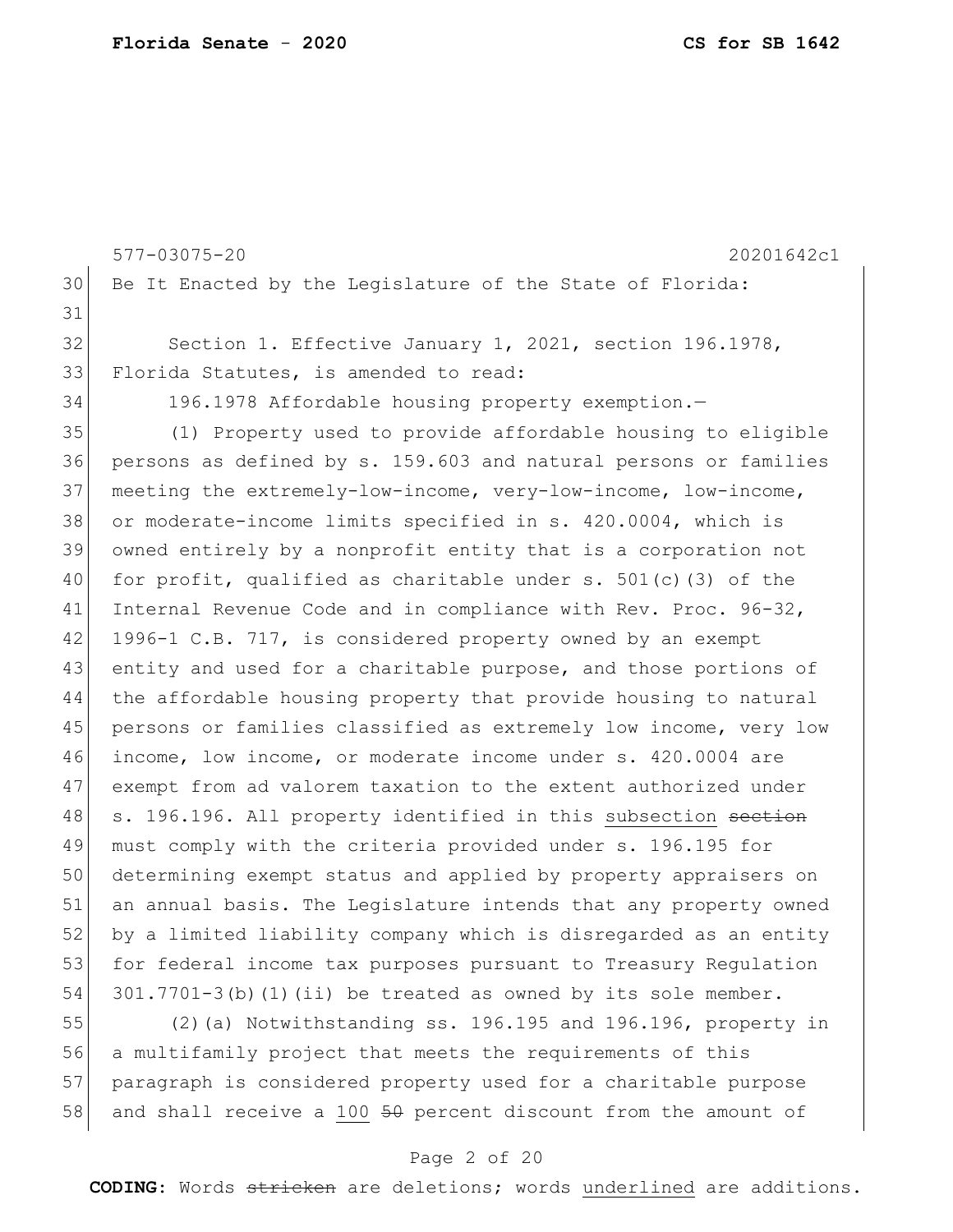|    | 577-03075-20<br>20201642c1                                       |
|----|------------------------------------------------------------------|
| 59 | ad valorem tax otherwise owed beginning in the 16th with the     |
| 60 | January 1 assessment after the 15th completed year of the term   |
| 61 | of the recorded agreement on those portions of the affordable    |
| 62 | housing property that provide housing to natural persons or      |
| 63 | families meeting the extremely-low-income, very-low-income, or   |
| 64 | low-income limits specified in s. 420.0004. The multifamily      |
| 65 | project must:                                                    |
| 66 | 1. Contain more than 70 units that are used to provide           |
| 67 | affordable housing to natural persons or families meeting the    |
| 68 | extremely-low-income, very-low-income, or low-income persons     |
| 69 | limits specified in s. 420.0004; and                             |
| 70 | 2. Be subject to an agreement with the Florida Housing           |
| 71 | Finance Corporation recorded in the official records of the      |
| 72 | county in which the property is located to provide affordable    |
| 73 | housing to natural persons or families meeting the extremely-    |
| 74 | low-income, very-low-income, or low-income limits specified in   |
| 75 | s. 420.0004.                                                     |
| 76 |                                                                  |
| 77 | This discount terminates if the property no longer serves        |
| 78 | extremely-low-income, very-low-income, or low-income persons     |
| 79 | pursuant to the recorded agreement.                              |
| 80 | (b) To receive the discount under paragraph (a), a               |
| 81 | qualified applicant must submit an application to the county     |
| 82 | property appraiser by March 1.                                   |
| 83 | (c) The property appraiser shall apply the discount by           |
| 84 | reducing the taxable value on those portions of the affordable   |
| 85 | housing property that provide housing to natural persons or      |
| 86 | families meeting the extremely-low-income, very-low-income, or   |
| 87 | low-income limits specified in s. 420.0004 before certifying the |
|    |                                                                  |

# Page 3 of 20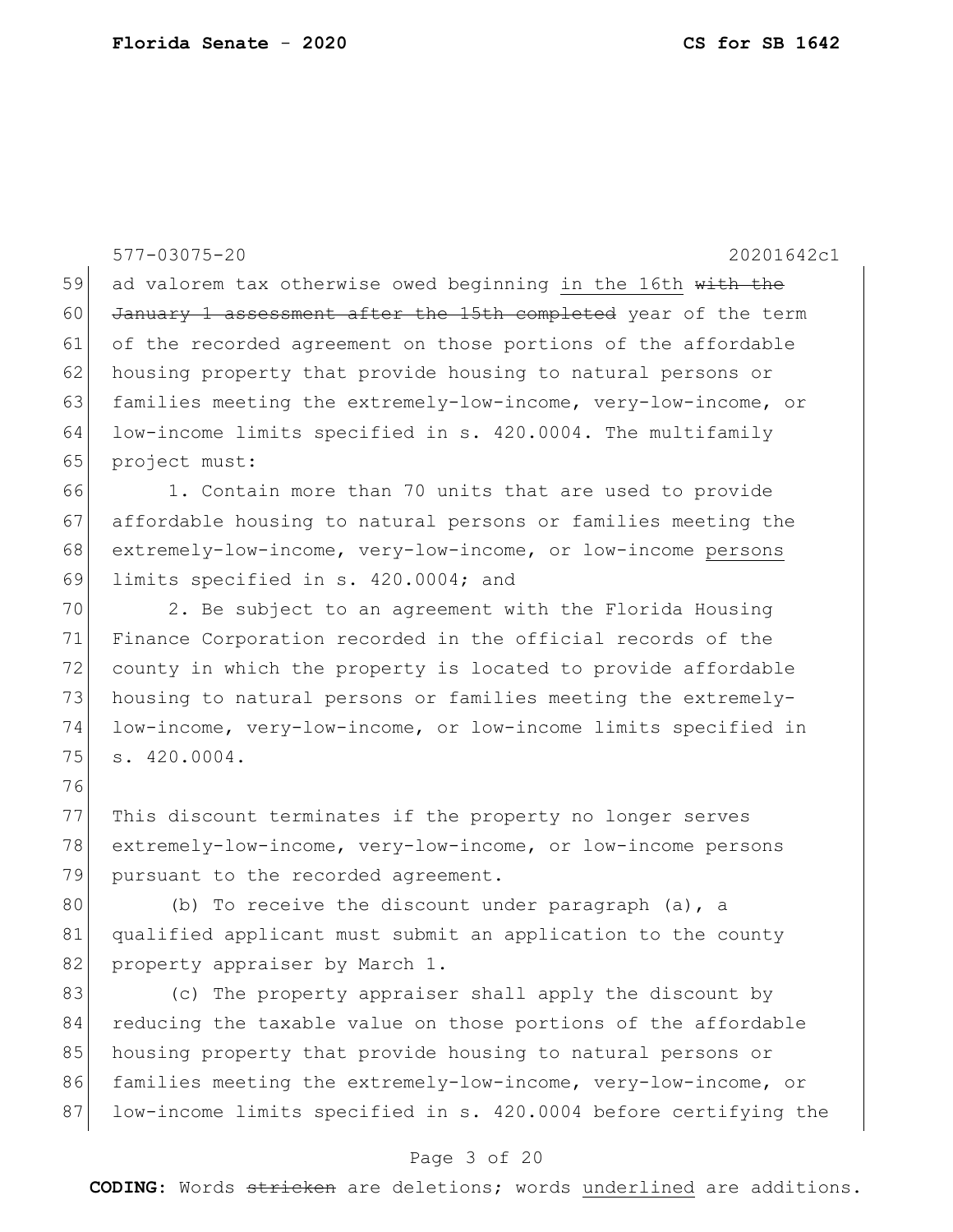|     | 577-03075-20<br>20201642c1                                       |
|-----|------------------------------------------------------------------|
| 88  | tax roll to the tax collector.                                   |
| 89  | 1. The property appraiser shall first ascertain all other        |
| 90  | applicable exemptions, including exemptions provided pursuant to |
| 91  | local option, and deduct all other exemptions from the assessed  |
| 92  | value.                                                           |
| 93  | 2. One hundred Fifty percent of the remaining value shall        |
| 94  | be subtracted to yield the discounted taxable value.             |
| 95  | 3. The resulting taxable value shall be included in the          |
| 96  | certification for use by taxing authorities in setting millage.  |
| 97  | 4. The property appraiser shall place the discounted amount      |
| 98  | on the tax roll when it is extended.                             |
| 99  | Section 2. Effective July 1, 2020, paragraph (fff) of            |
| 100 | subsection (7) of section 212.08, Florida Statutes, is amended,  |
| 101 | and paragraph (u) is added to subsection (5) of that section, to |
| 102 | read:                                                            |
| 103 | 212.08 Sales, rental, use, consumption, distribution, and        |
| 104 | storage tax; specified exemptions. The sale at retail, the       |
| 105 | rental, the use, the consumption, the distribution, and the      |
| 106 | storage to be used or consumed in this state of the following    |
| 107 | are hereby specifically exempt from the tax imposed by this      |
| 108 | chapter.                                                         |
| 109 | (5) EXEMPTIONS; ACCOUNT OF USE.-                                 |
| 110 | (u) Aircraft equipment used in governmental contracts.-          |
| 111 | Equipment, including electric and hydraulic ground power units,  |
| 112 | jet starter units, oxygen servicing and test equipment, engine   |
| 113 | trim boxes, and communications and avionics test sets, which is  |
| 114 | used to service, test, operate, upgrade, or configure aircraft   |
| 115 | for advanced training purposes as part of any contract with the  |
| 116 | United States Department of Defense or with a military branch of |
|     |                                                                  |

# Page 4 of 20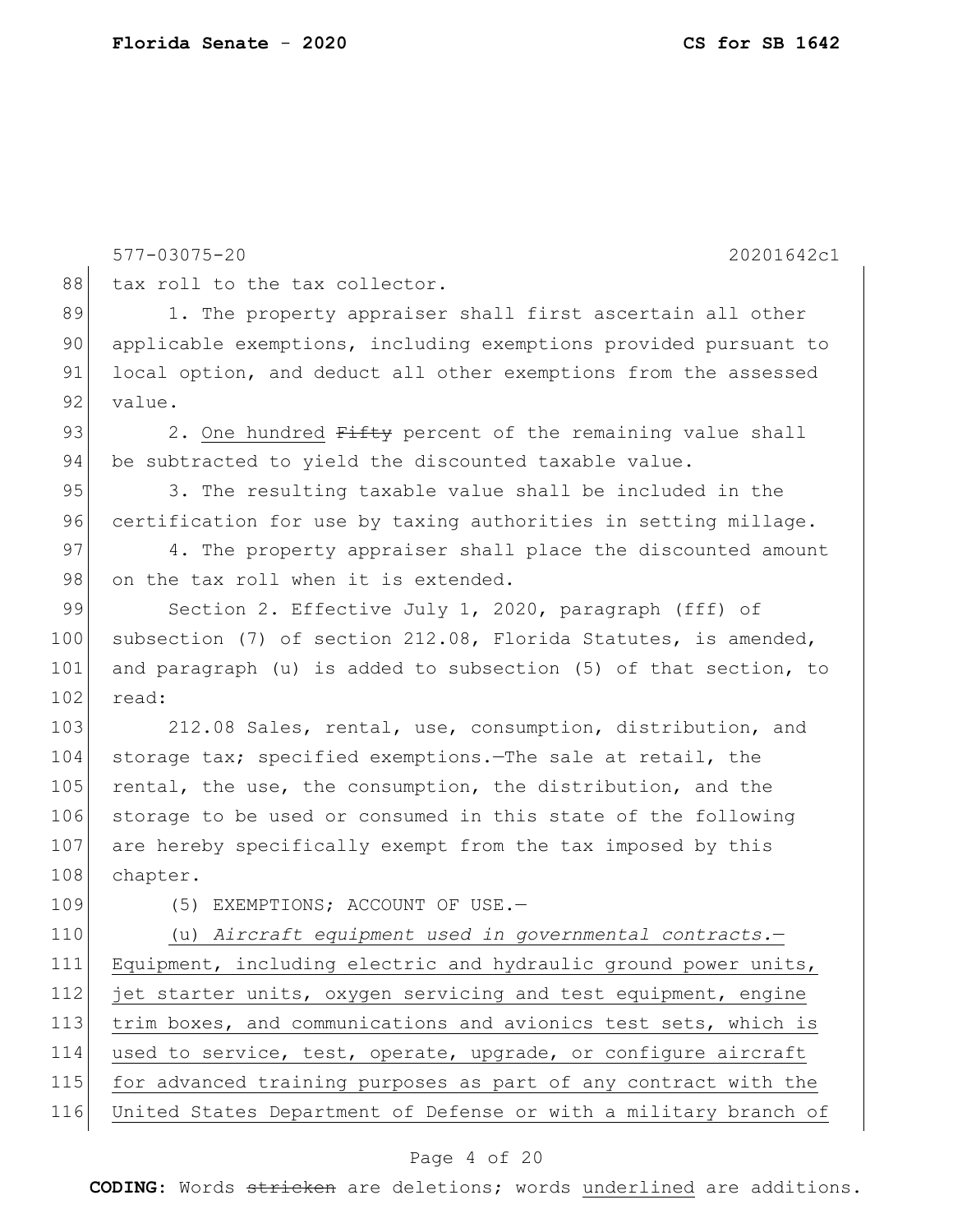577-03075-20 20201642c1 117 a recognized foreign government, is exempt from the tax imposed 118 by this chapter.

119 (7) MISCELLANEOUS EXEMPTIONS.—Exemptions provided to any 120 entity by this chapter do not inure to any transaction that is 121 otherwise taxable under this chapter when payment is made by a 122 representative or employee of the entity by any means, 123 including, but not limited to, cash, check, or credit card, even 124 when that representative or employee is subsequently reimbursed 125 by the entity. In addition, exemptions provided to any entity by 126 this subsection do not inure to any transaction that is 127 otherwise taxable under this chapter unless the entity has 128 obtained a sales tax exemption certificate from the department 129 or the entity obtains or provides other documentation as 130 required by the department. Eligible purchases or leases made 131 with such a certificate must be in strict compliance with this 132 subsection and departmental rules, and any person who makes an 133 exempt purchase with a certificate that is not in strict 134 compliance with this subsection and the rules is liable for and 135 shall pay the tax. The department may adopt rules to administer 136 this subsection.

137 (fff) *Aircraft temporarily in the state.*—

138 1. An aircraft owned by a nonresident is exempt from the 139 use tax imposed under this chapter if the aircraft enters and 140 remains in this state for less than a total of 21 days during 141 the 6-month period after the date of purchase. The temporary use 142 of the aircraft and subsequent removal from this state may be 143 proven by invoices for fuel, tie-down, or hangar charges issued 144 by out-of-state vendors or suppliers or similar documentation 145 that clearly and specifically identifies the aircraft. The

## Page 5 of 20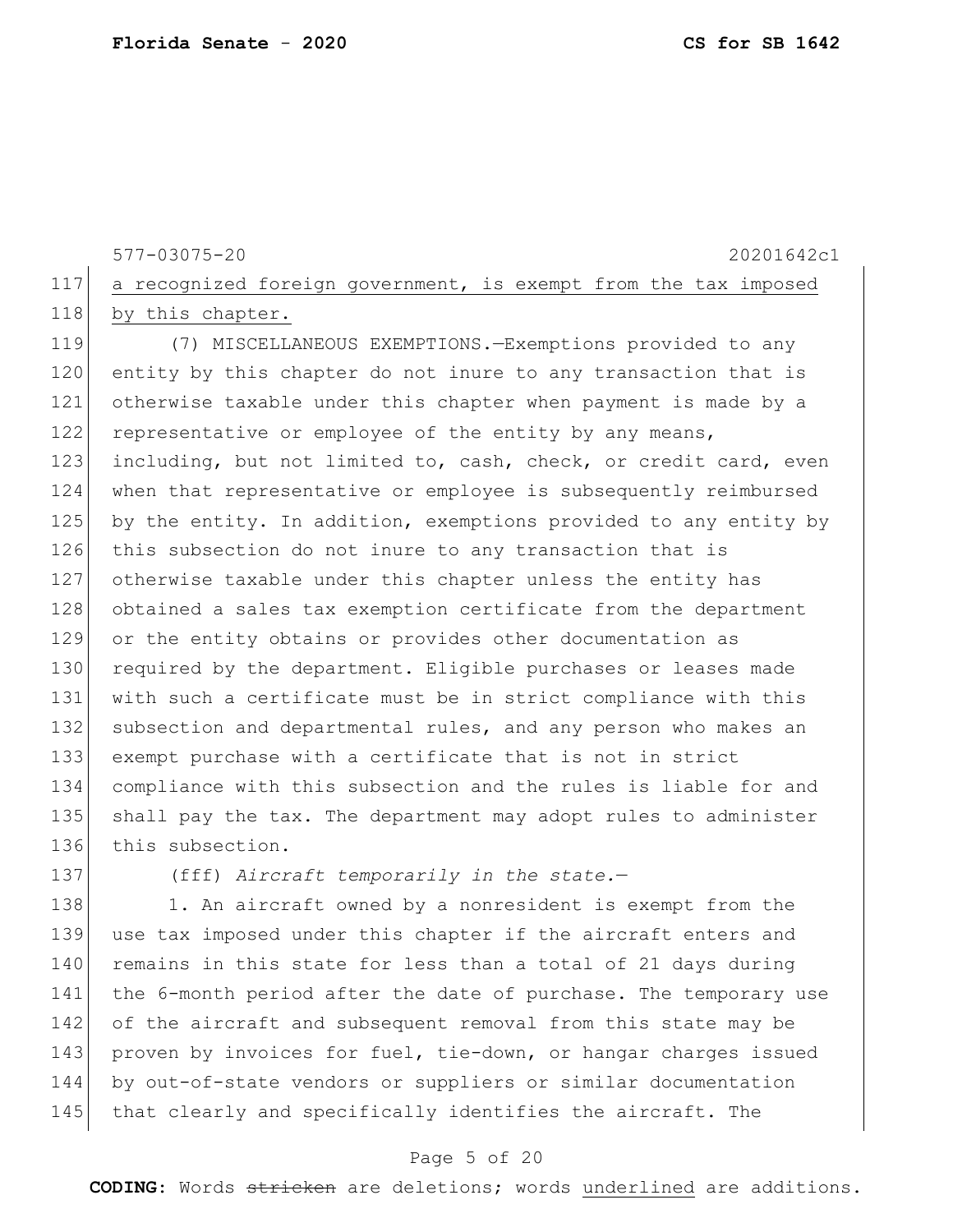577-03075-20 20201642c1 146 exemption provided in this subparagraph is in addition to the 147 exemptions provided in subparagraphs 2. and 3. subparagraph 2. 148 and s.  $212.05(1)(a)$ . 149 2. An aircraft owned by a nonresident is exempt from the 150 use tax imposed under this chapter if the aircraft enters or 151 remains in this state exclusively for purposes of flight 152 training, repairs, alterations, refitting, or modification. Such 153 purposes shall be supported by written documentation issued by 154 in-state vendors or suppliers which clearly and specifically 155 identifies the aircraft. The exemption provided in this 156 subparagraph is in addition to the exemptions provided in 157 subparagraph 1. and s. 212.05(1)(a). 158 3. An aircraft owned by a nonresident is exempt from the 159 use tax imposed under this chapter if the aircraft enters or

160 remains in this state exclusively to be used in service of a 161 contract with the United States Department of Defense or with a 162 military branch of a recognized foreign government. The 163 exemption provided in this subparagraph is in addition to the 164 exemptions provided in subparagraph 1. and s. 212.05(1)(a).

165 Section 3. Effective October 1, 2020, paragraph (jjj) of 166 subsection (7) of section 212.08, Florida Statutes, is amended 167 to read:

168 212.08 Sales, rental, use, consumption, distribution, and 169 storage tax; specified exemptions.—The sale at retail, the 170 rental, the use, the consumption, the distribution, and the 171 storage to be used or consumed in this state of the following 172 are hereby specifically exempt from the tax imposed by this 173 chapter.

174 (7) MISCELLANEOUS EXEMPTIONS.—Exemptions provided to any

## Page 6 of 20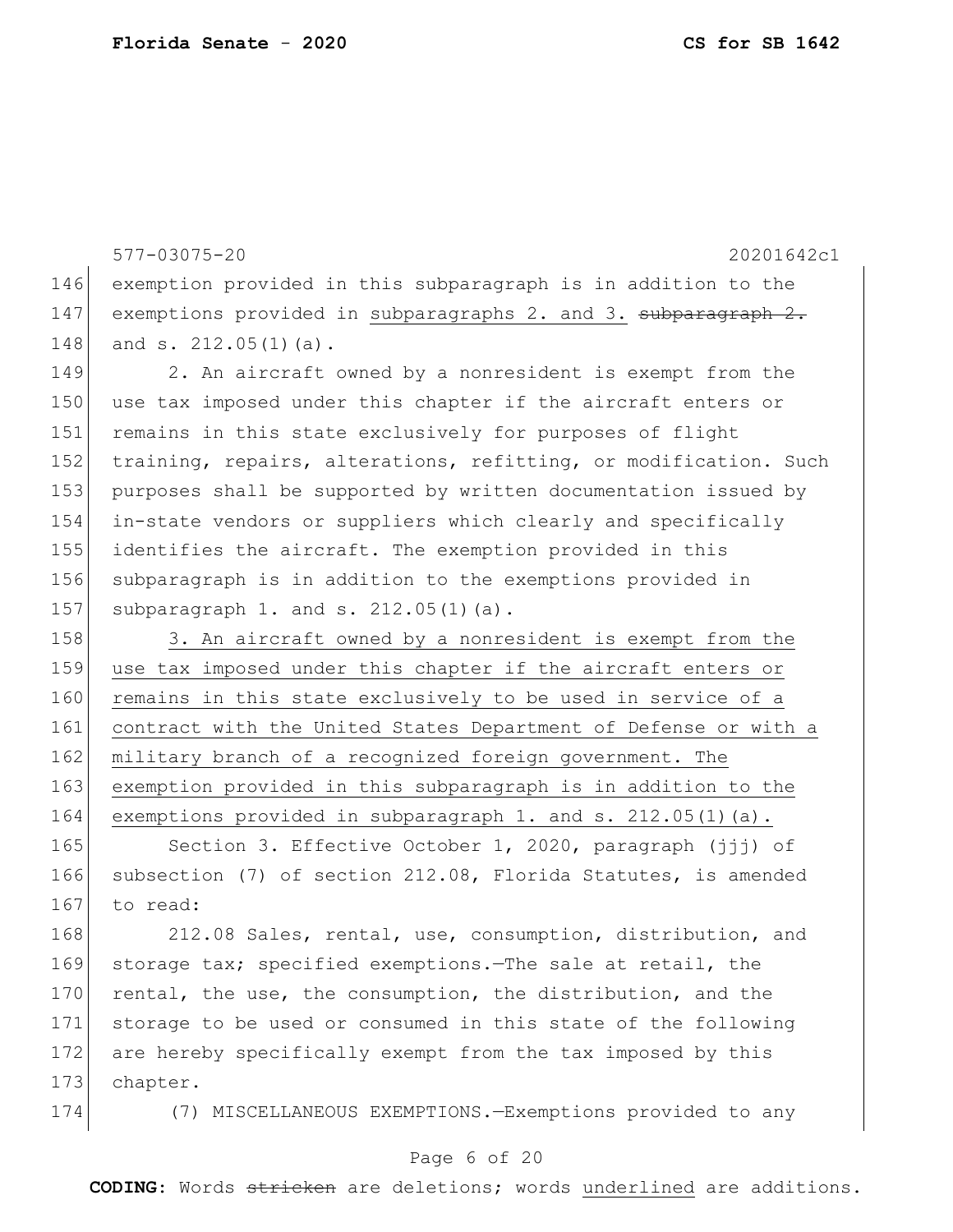|            | 577-03075-20<br>20201642c1                                       |  |  |
|------------|------------------------------------------------------------------|--|--|
| 175        | entity by this chapter do not inure to any transaction that is   |  |  |
| 176        | otherwise taxable under this chapter when payment is made by a   |  |  |
| 177        | representative or employee of the entity by any means,           |  |  |
| 178        | including, but not limited to, cash, check, or credit card, even |  |  |
| 179        | when that representative or employee is subsequently reimbursed  |  |  |
| 180        | by the entity. In addition, exemptions provided to any entity by |  |  |
| 181        | this subsection do not inure to any transaction that is          |  |  |
| 182        | otherwise taxable under this chapter unless the entity has       |  |  |
| 183        | obtained a sales tax exemption certificate from the department   |  |  |
| 184        | or the entity obtains or provides other documentation as         |  |  |
| 185        | required by the department. Eligible purchases or leases made    |  |  |
| 186        | with such a certificate must be in strict compliance with this   |  |  |
| 187        | subsection and departmental rules, and any person who makes an   |  |  |
| 188        | exempt purchase with a certificate that is not in strict         |  |  |
| 189        | compliance with this subsection and the rules is liable for and  |  |  |
| 190        | shall pay the tax. The department may adopt rules to administer  |  |  |
| 191        | this subsection.                                                 |  |  |
| 192        | $(iji)$ Certain machinery and equipment.                         |  |  |
| $1 \cap 2$ | 1 Industrial mashinery and equipment purchased by eligible       |  |  |

193| 1. Industrial machinery and equipment purchased by eligible manufacturing businesses which is used at a fixed location in 195 this state for the manufacture, processing, compounding, or production of items of tangible personal property for sale is 197 exempt from the tax imposed by this chapter. If, at the time of 198 purchase, the purchaser furnishes the seller with a signed certificate certifying the purchaser's entitlement to exemption 200 pursuant to this paragraph, the seller is not required to 201 collect the tax on the sale of such items, and the department 202 shall look solely to the purchaser for recovery of the tax if it 203 determines that the purchaser was not entitled to the exemption.

# Page 7 of 20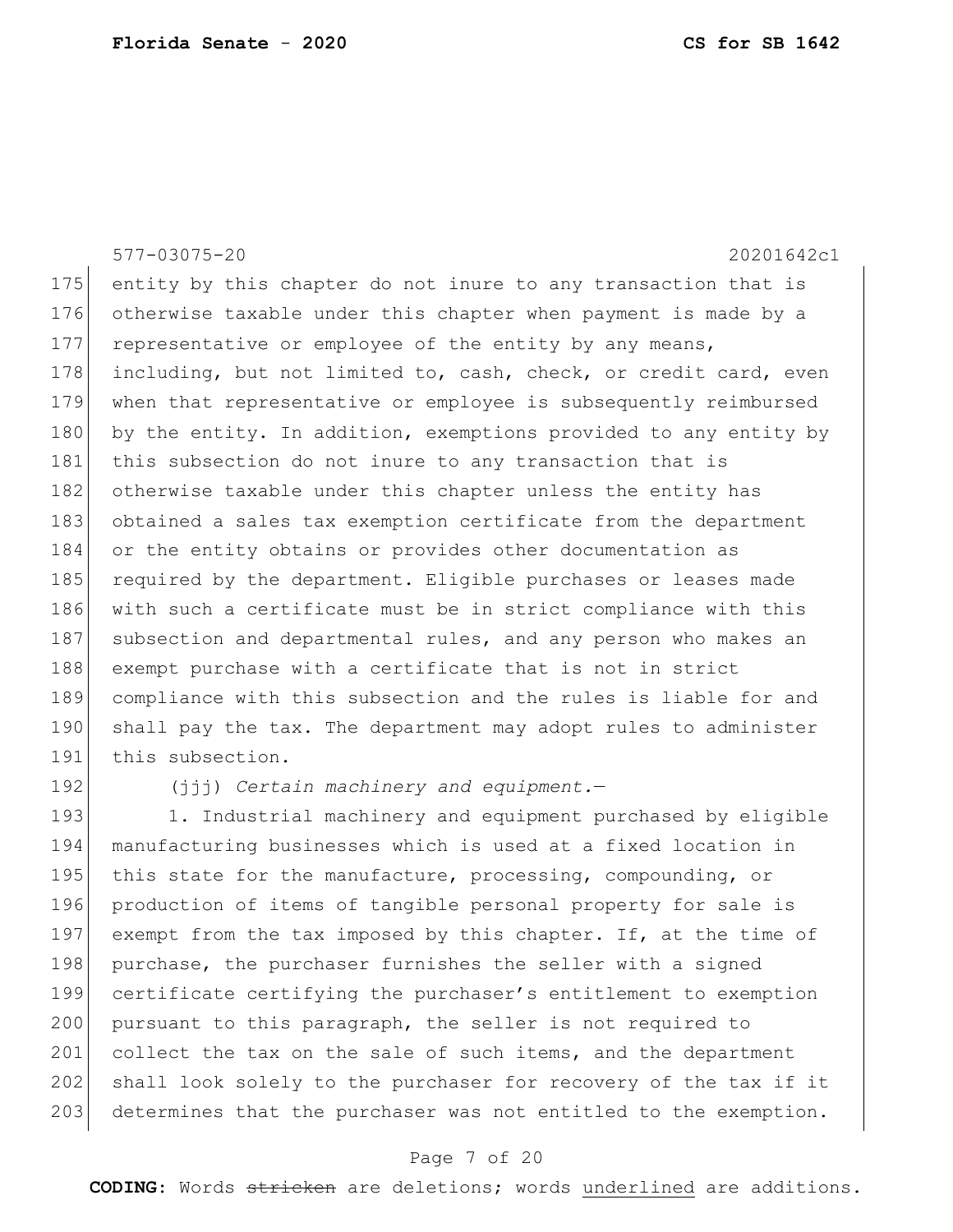577-03075-20 20201642c1 204 2. For purposes of this paragraph, the term: 205 a. "Eligible manufacturing business" means any business 206 whose primary business activity at the location where the 207 industrial machinery and equipment is located is within the 208 industries classified under NAICS codes 31, 32, 33, 112511, and 209 423930. 210 b. "Eligible postharvest activity business" means a 211 business whose primary business activity, at the location where 212 the postharvest machinery and equipment is located, is within 213 the industries classified under NAICS code 115114. 214 c. "NAICS" means those classifications contained in the 215 North American Industry Classification System, as published in 216 2007 by the Office of Management and Budget, Executive Office of 217 the President. 218 d. "Primary business activity" means an activity 219 representing more than 50 percent of the activities conducted at 220 the location where the industrial machinery and equipment or 221 postharvest machinery and equipment is located. 222 e. "Industrial machinery and equipment" means tangible 223 personal property or other property that has a depreciable life 224 of 3 years or more and that is used as an integral part in the 225 manufacturing, processing, compounding, or production of 226 tangible personal property for sale. The term includes tangible 227 personal property or other property that has a depreciable life 228 of 3 years or more which is used as an integral part in the 229 recycling of metals for sale. A building and its structural 230 components are not industrial machinery and equipment unless the 231 building or structural component is so closely related to the 232 industrial machinery and equipment that it houses or supports

## Page 8 of 20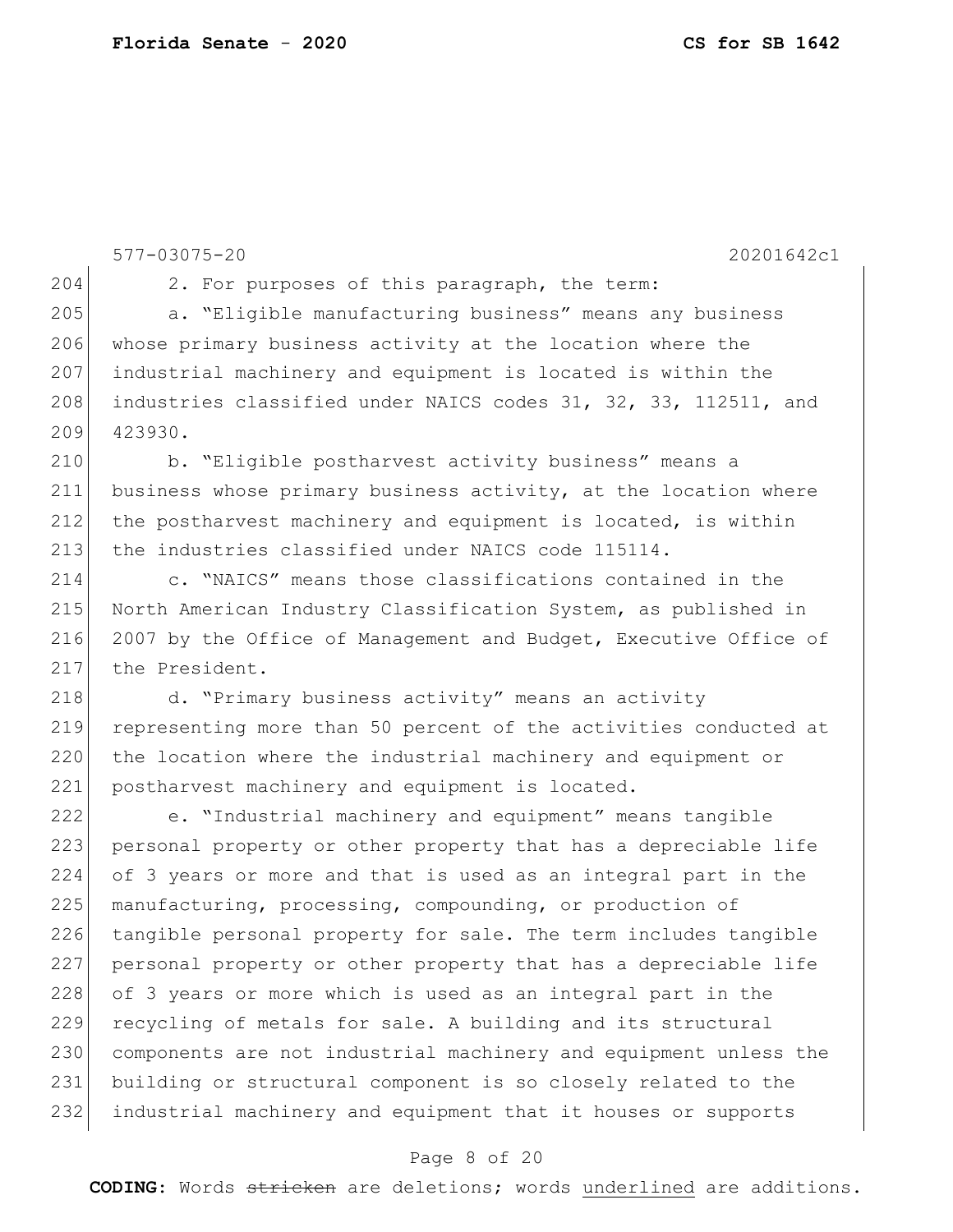233 that the building or structural component can be expected to be 234 replaced when the machinery and equipment are replaced. Heating 235 and air conditioning systems are not industrial machinery and 236 equipment unless the sole justification for their installation 237 is to meet the requirements of the production process, even 238 though the system may provide incidental comfort to employees or 239 serve, to an insubstantial degree, nonproduction activities. The 240 term includes parts and accessories for industrial machinery and 241 equipment only to the extent that the parts and accessories are 242 necessary for the continued operation of the industrial 243 machinery or equipment or were purchased before the date the 244 machinery and equipment were are placed in service.

245 f. "Postharvest activities" means services performed on  $246$  crops, after their harvest, with the intent of preparing them 247 for market or further processing. Postharvest activities 248 include, but are not limited to, crop cleaning, sun drying, 249 shelling, fumigating, curing, sorting, grading, packing, and 250 cooling.

251 g. "Postharvest machinery and equipment" means tangible 252 personal property or other property with a depreciable life of 3 253 years or more which is used primarily for postharvest 254 activities. A building and its structural components are not 255 postharvest industrial machinery and equipment unless the 256 building or structural component is so closely related to the 257 postharvest machinery and equipment that it houses or supports 258 that the building or structural component can be expected to be 259 replaced when the postharvest machinery and equipment is 260 replaced. Heating and air conditioning systems are not 261 postharvest machinery and equipment unless the sole

## Page 9 of 20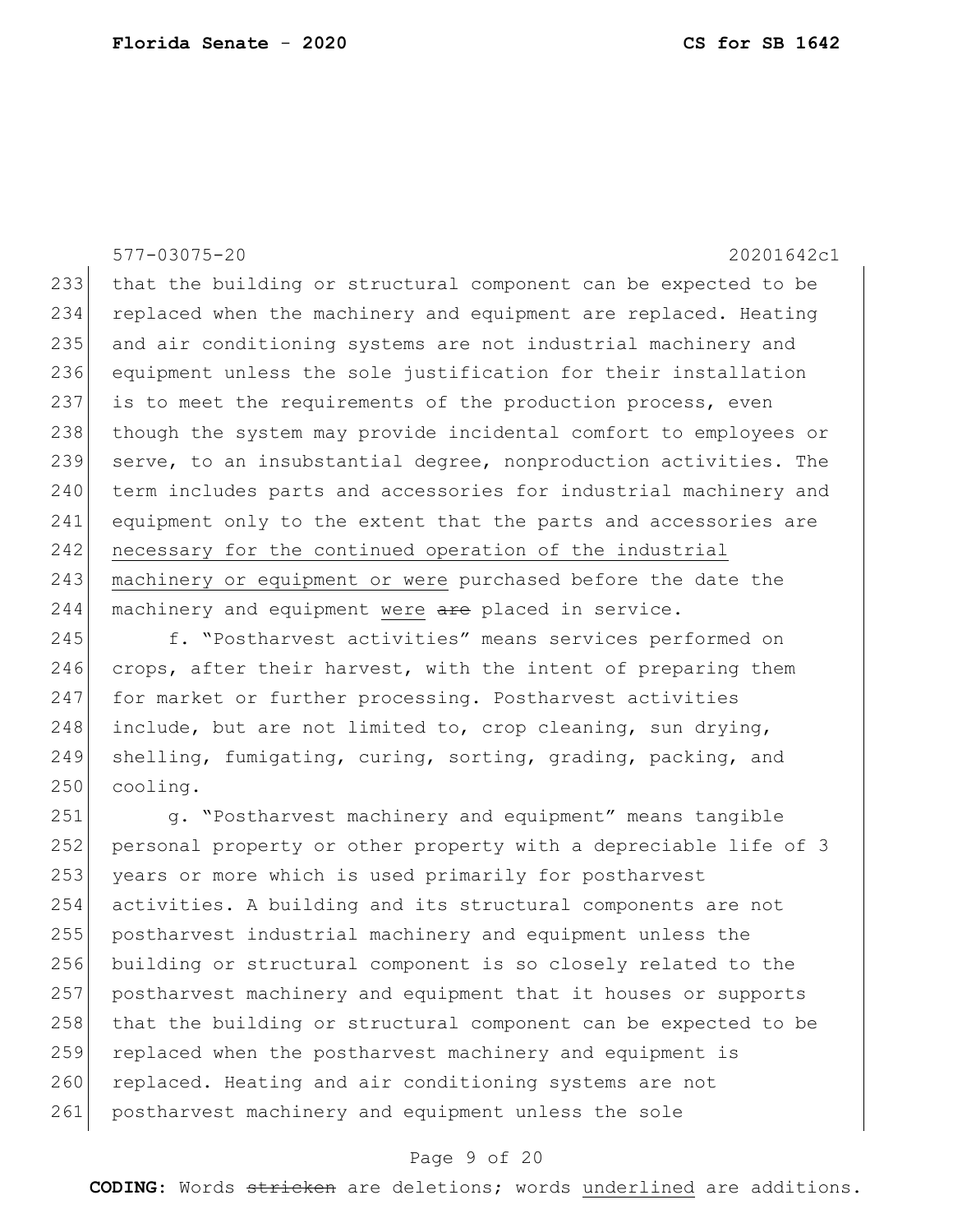577-03075-20 20201642c1 262 justification for their installation is to meet the requirements 263 of the postharvest activities process, even though the system 264 may provide incidental comfort to employees or serve, to an 265 insubstantial degree, nonpostharvest activities. 266 3. Postharvest machinery and equipment purchased by an 267 eligible postharvest activity business which is used at a fixed 268 location in this state is exempt from the tax imposed by this 269 chapter. All labor charges for the repair of, and parts and 270 materials used in the repair of and incorporated into, such 271 postharvest machinery and equipment are also exempt. If, at the 272 time of purchase, the purchaser furnishes the seller with a 273 signed certificate certifying the purchaser's entitlement to 274 exemption pursuant to this subparagraph, the seller is not 275 required to collect the tax on the sale of such items, and the 276 department shall look solely to the purchaser for recovery of 277 the tax if it determines that the purchaser was not entitled to 278 the exemption. 279 Section 4. Section 220.191, Florida Statutes, is amended to 280 read: 281 220.191 Capital investment tax credit.-

282 (1) DEFINITIONS.—As used in For purposes of this section, 283 the term:

284 (a) "Commencement of operations" means the beginning of 285 active operations by a qualifying business of the principal 286 function for which a qualifying project was constructed.

287 (b) "Cumulative capital investment" means the total capital 288 investment in land, buildings, and equipment, and intellectual 289 property made in connection with a qualifying project during the 290 period from the beginning of construction or the start date of

# Page 10 of 20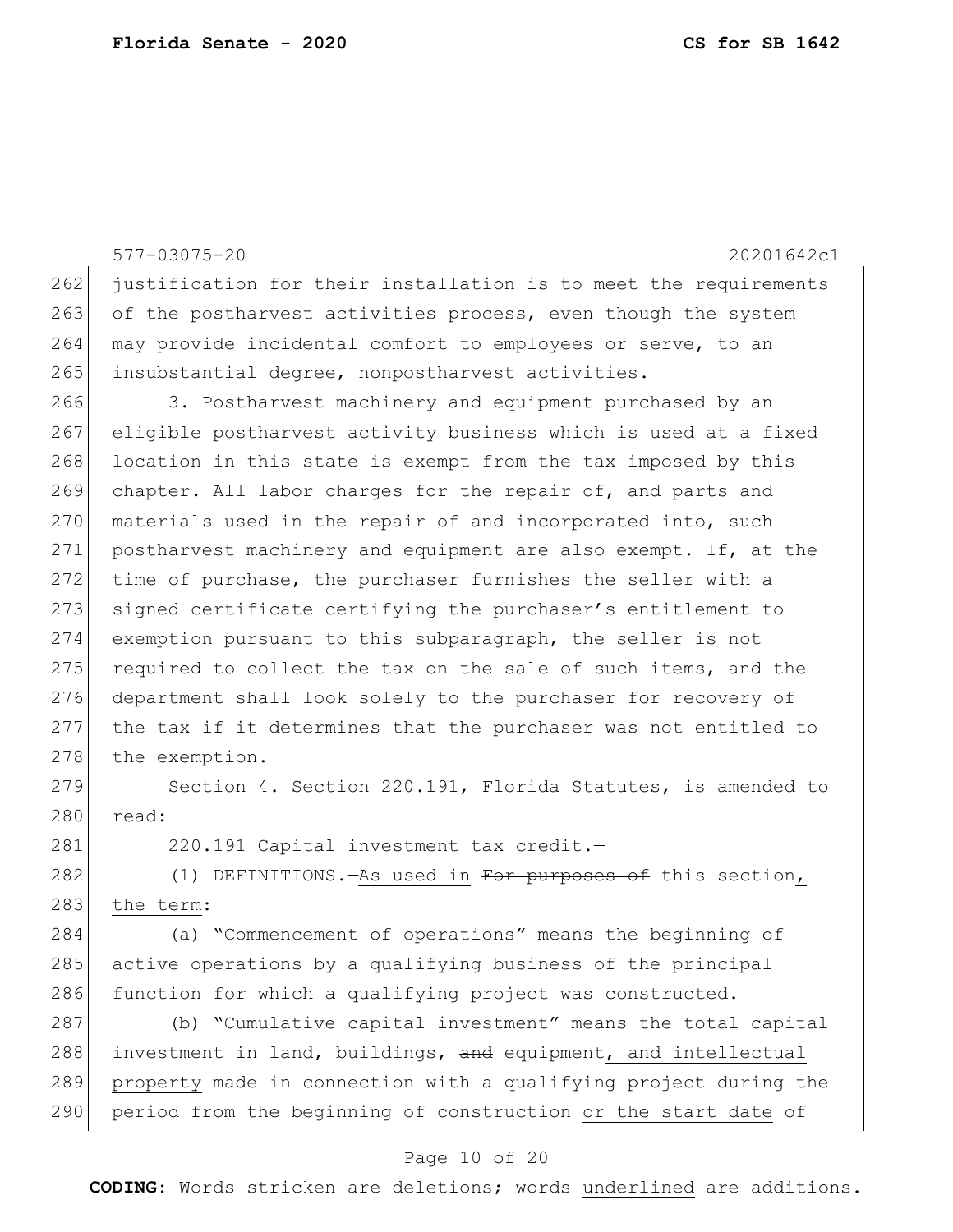577-03075-20 20201642c1 291 the project to the commencement of operations or the completion 292 of the project, as applicable. 293 (c) "Eligible capital costs" means all expenses incurred by 294 a qualifying business in connection with the acquisition, 295 construction, installation,  $\frac{1}{2}$  equipping, and development of a 296 qualifying project during the period from the beginning of 297 construction or the start date of the project to the 298 commencement of operations or the completion of the project, as 299 applicable, including, but not limited to: 300 1. The costs of acquiring, constructing, installing, 301 equipping, and financing a qualifying project, including all 302 obligations incurred for labor and obligations to contractors, 303 subcontractors, builders, and materialmen.

304 2. The costs of acquiring land or rights to land and any 305 cost incidental thereto, including recording fees.

306 3. The costs of architectural and engineering services, 307 including test borings, surveys, estimates, plans and 308 specifications, preliminary investigations, environmental 309 mitigation, and supervision of construction, as well as the 310 performance of all duties required by or consequent to the 311 acquisition, construction, installation, and equipping of a 312 qualifying project.

 4. The costs associated with the installation of fixtures and equipment; surveys, including archaeological and environmental surveys; site tests and inspections; subsurface 316 site work and excavation; removal of structures, roadways, and other surface obstructions; filling, grading, paving, and provisions for drainage, storm water retention, and installation of utilities, including water, sewer, sewage treatment, gas,

### Page 11 of 20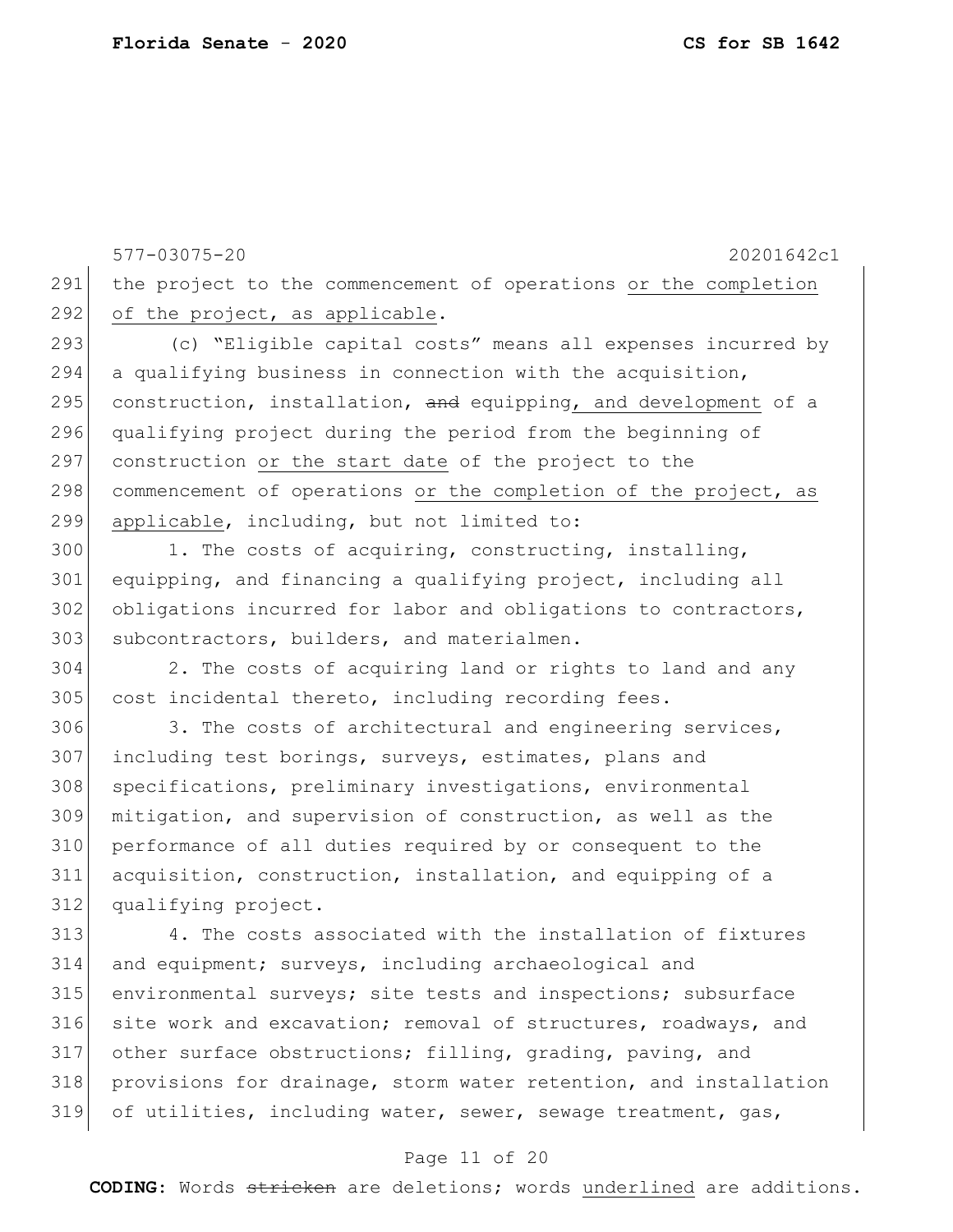577-03075-20 20201642c1 electricity, communications, and similar facilities; and offsite construction of utility extensions to the boundaries of the property. 323 5. For the development of intellectual property, the wages, salaries, or other compensation paid to legal residents of this state and the costs of newly purchased computer software and 326 hardware unique to the project, including servers, data 327 processing, and visualization technologies, which are located 328 and used exclusively in this state for the project. Eligible capital costs shall not include the cost of any property previously owned or leased by the qualifying business. (d) "Income generated by or arising out of the qualifying project" means the qualifying project's annual taxable income as determined by generally accepted accounting principles and under s. 220.13. (e) "Intellectual property" means a copyrightable project 337 for which the eligible capital costs are principally paid directly or indirectly for the creation of the project. As used in this paragraph, the term "copyrightable project" includes, but is not limited to, a copyrightable software or multimedia application and its expansion content made available to an end user, internal development platforms that support the production of multiple applications, cloud-based services that support the functionality of multiple applications, and copyrighted projects 345 registered with the United States Copyright Office which include digital visualization and sound synchronization technologies. The project may not be intended for distribution solely inside 348 this state, and at least 75 percent of forecasted revenues for

# Page 12 of 20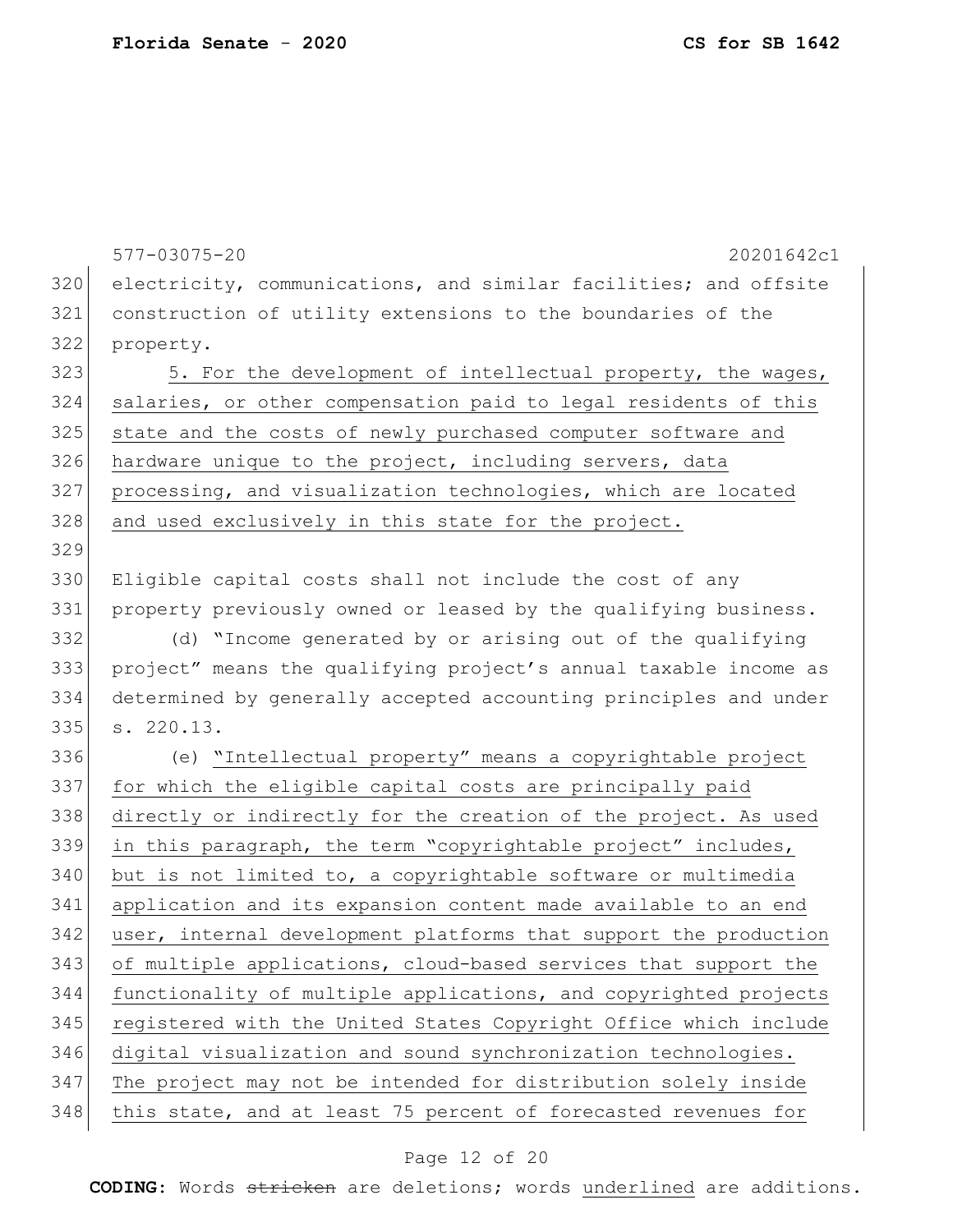349 the project must be from outside this state.

 (f) "Jobs" means full-time equivalent positions, as that term is consistent with terms used by the Department of Economic Opportunity and the United States Department of Labor for purposes of reemployment assistance tax administration and employment estimation, resulting directly from a project in this 355 state. The term does not include temporary construction jobs involved in the construction of the project facility.

357 (g)  $(f)$  "Qualifying business" means a business which establishes a qualifying project in this state and which is certified by the Department of Economic Opportunity to receive 360 tax credits pursuant to this section.

361 (h) (g) "Qualifying project" means a facility or project in 362 this state meeting one or more of the following criteria:

 1. A new or expanding facility in this state which creates at least 100 new jobs in this state and is in one of the high- impact sectors identified by Enterprise Florida, Inc., and certified by the Department of Economic Opportunity pursuant to s.  $288.108(6)$ , including, but not limited to, aviation, 368 aerospace, automotive, and silicon technology industries. However, between July 1, 2011, and June 30, 2014, the 370 requirement that a facility be in a high-impact sector is waived for any otherwise eligible business from another state which locates all or a portion of its business to a Disproportionally Affected County. For purposes of this section, the term "Disproportionally Affected County" means Bay County, Escambia County, Franklin County, Gulf County, Okaloosa County, Santa 376 Rosa County, Walton County, or Wakulla County.

2. A new or expanded facility in this state which is

## Page 13 of 20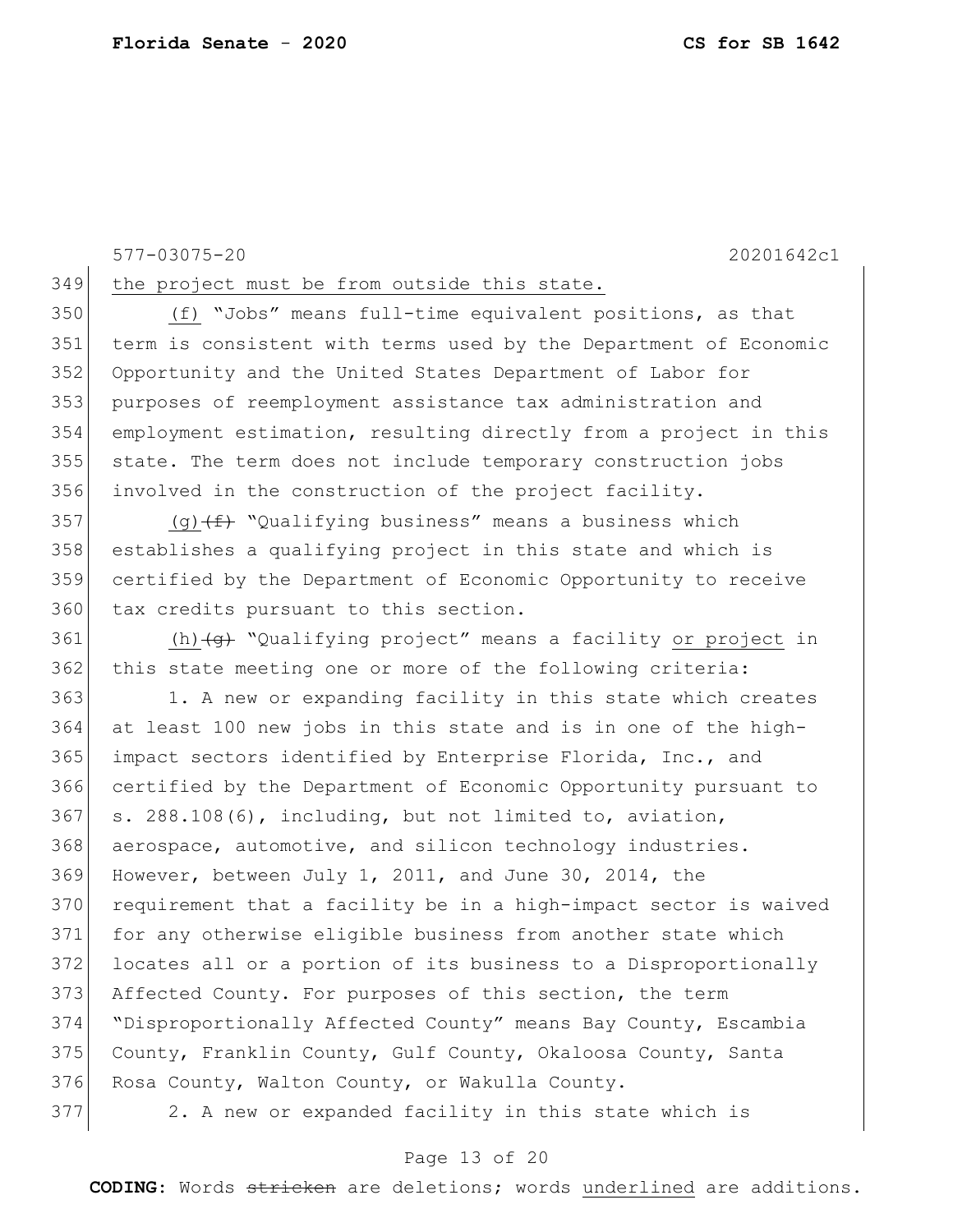378 engaged in a target industry designated pursuant to the procedure specified in s. 288.106(2) and which is induced by 380 this credit to create or retain at least  $1,000$  jobs in this 381 state, provided that at least 100 of those jobs are new, pay an annual average wage of at least 130 percent of the average 383 private sector wage in the area as defined in  $s. 288.106(2)$ , and make a cumulative capital investment of at least \$100 million. Jobs may be considered retained only if there is significant evidence that the loss of jobs is imminent. Notwithstanding subsection (2), annual credits against the tax imposed by this chapter may not exceed 50 percent of the increased annual corporate income tax liability or the premium tax liability generated by or arising out of a project qualifying under this subparagraph. A facility that qualifies under this subparagraph for an annual credit against the tax imposed by this chapter may 393 take the tax credit for a period not to exceed 5 years.

 3. A new or expanded headquarters facility in this state which locates in an enterprise zone and brownfield area and is 396 induced by this credit to create at least  $1,500$  jobs which on average pay at least 200 percent of the statewide average annual private sector wage, as published by the Department of Economic Opportunity, and which new or expanded headquarters facility 400 makes a cumulative capital investment in this state of at least \$250 million.

402 4. For the creation of intellectual property, a qualifying 403 project may be made up of one or more projects with different 404 start and completion dates. The annual average wage of the 405 project jobs in this state must be at least 150 percent of the 406 average private sector wage in the area as defined in s.

### Page 14 of 20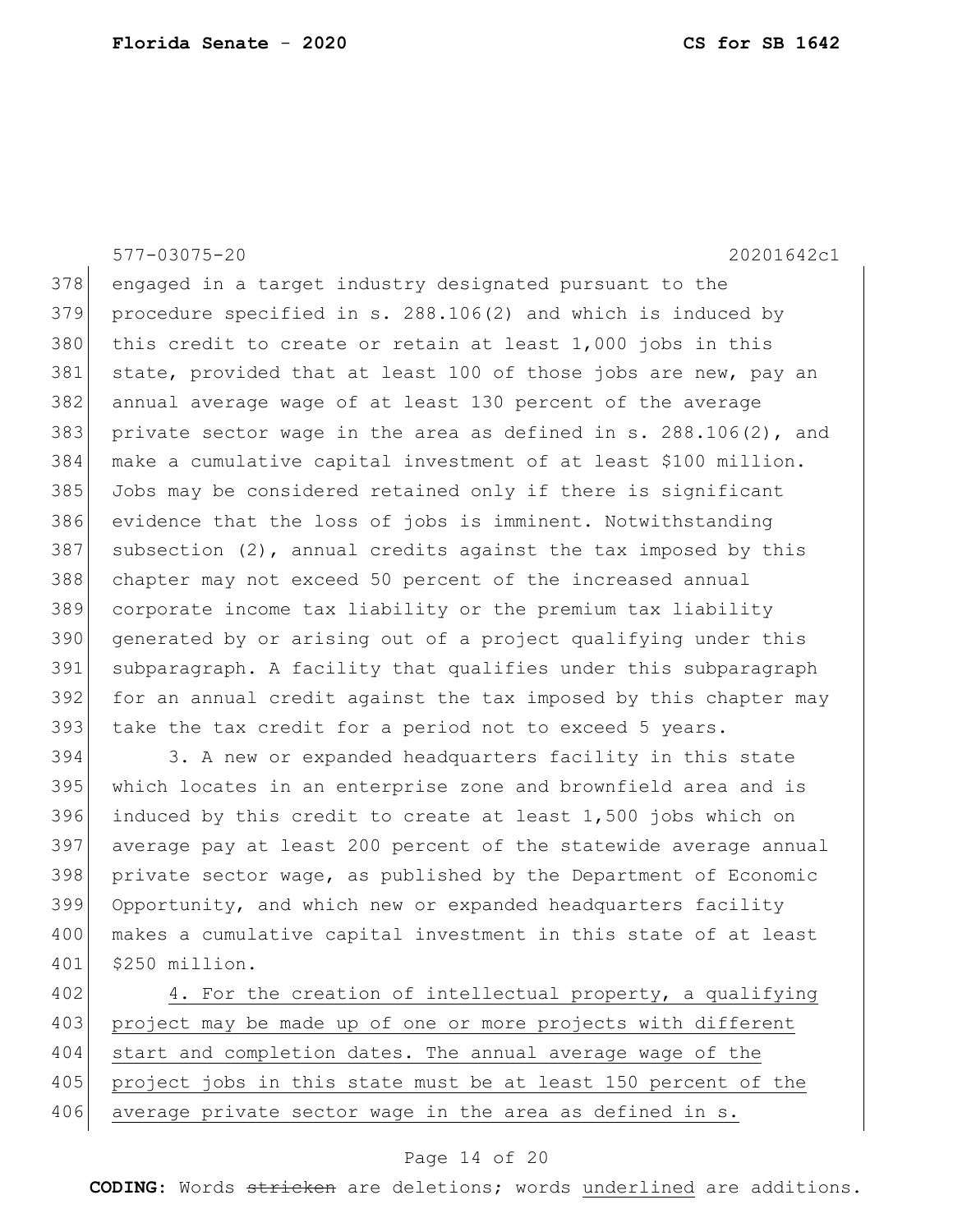407 288.106(2)(c).

408 (2) (a) An annual credit against the tax imposed by this 409 chapter shall be granted to any qualifying business in an amount 410 equal to 5 percent of the eligible capital costs generated by a 411 qualifying project, for a period not to exceed 20 years 412 beginning with the commencement of operations of the project. 413 Unless assigned as described in this subsection, the tax credit 414 shall be granted against only the corporate income tax liability 415 or the premium tax liability generated by or arising out of the 416 qualifying project, and the sum of all tax credits provided 417 pursuant to this section shall not exceed 100 percent of the 418 eligible capital costs of the project. In no event may any 419 credit granted under this section be carried forward or backward 420 by any qualifying business with respect to a subsequent or prior 421 year. The annual tax credit granted under this section shall not 422 exceed the following percentages of the annual corporate income 423 tax liability or the premium tax liability generated by or 424 arising out of a qualifying project:

425 1. One hundred percent for a qualifying project which 426 results in a cumulative capital investment of at least \$100 427 million.

428 2. Seventy-five percent for a qualifying project which 429 results in a cumulative capital investment of at least \$50 430 million but less than \$100 million.

431 3. Fifty percent for a qualifying project which results in 432 a cumulative capital investment of at least \$25 million but less 433 than \$50 million.

434 (b) A qualifying project which results in a cumulative 435 capital investment of less than \$25 million is not eligible for

# Page 15 of 20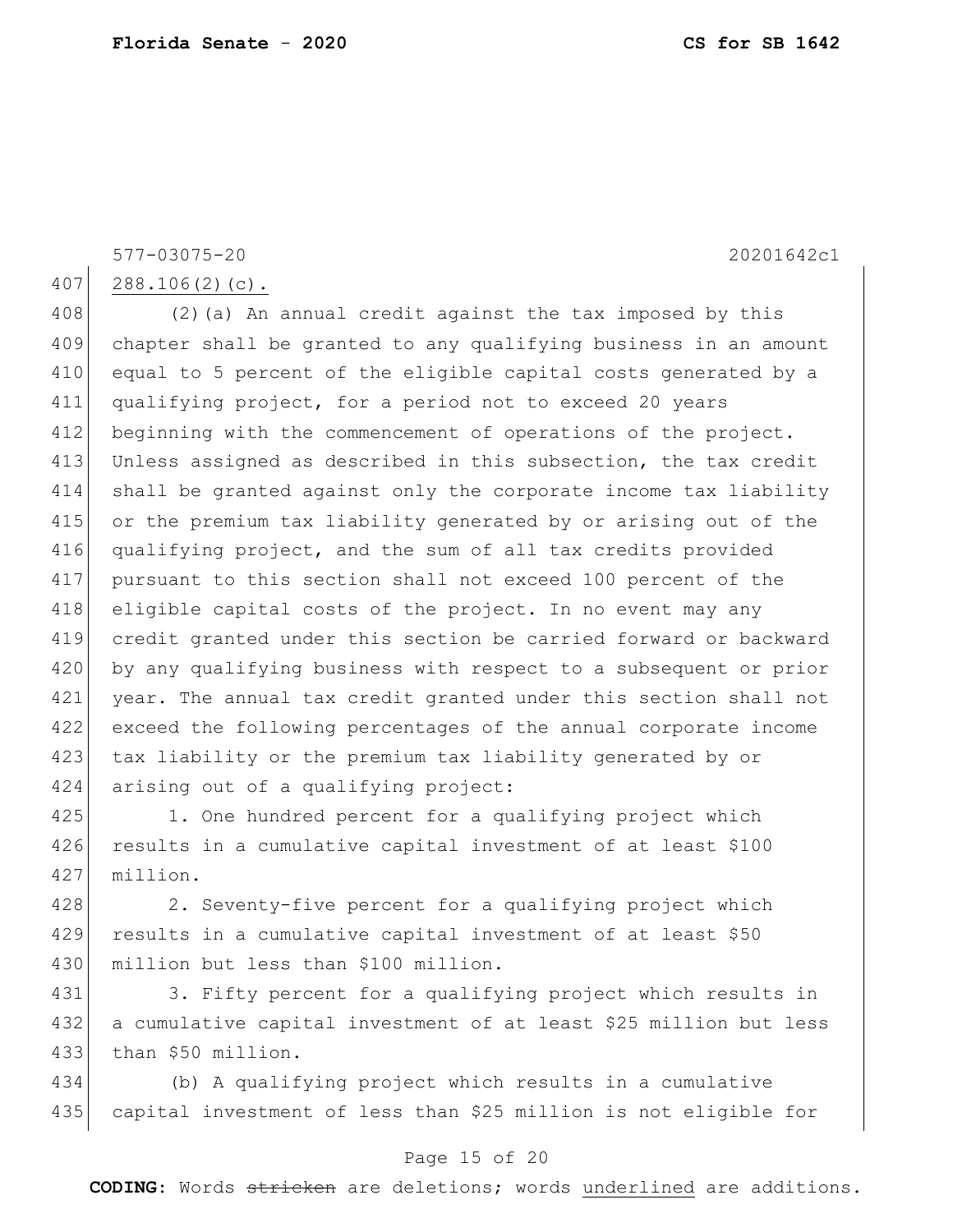| $577 - 03075 - 20$ | 20201642c1                                                       |
|--------------------|------------------------------------------------------------------|
| 436                | the capital investment tax credit. An insurance company claiming |
| 437                | a credit against premium tax liability under this program shall  |
| 438                | not be required to pay any additional retaliatory tax levied     |
| 439                | pursuant to s. 624.5091 as a result of claiming such credit.     |
| 440                | Because credits under this section are available to an insurance |
| 441                | company, s. 624.5091 does not limit such credit in any manner.   |
| 442                | (c) A qualifying business that establishes a qualifying          |
| 443                | project that includes locating a new solar panel manufacturing   |
| 444                | facility in this state that generates a minimum of 400 jobs      |
| 445                | within 6 months after commencement of operations with an average |
| 446                | salary of at least \$50,000 may assign or transfer the annual    |
| 447                | credit, or any portion thereof, granted under this section to    |
| 448                | any other business. However, the amount of the tax credit that   |
| 449                | may be transferred in any year shall be the lesser of the        |
| 450                | qualifying business's state corporate income tax liability for   |
| 451                | that year, as limited by the percentages applicable under        |
| 452                | paragraph (a) and as calculated prior to taking any credit       |
| 453                | pursuant to this section, or the credit amount granted for that  |
| 454                | year. A business receiving the transferred or assigned credits   |
| 455                | may use the credits only in the year received, and the credits   |
| 456                | may not be carried forward or backward. To perfect the transfer, |
| 457                | the transferor shall provide the department with a written       |
| 458                | transfer statement notifying the department of the transferor's  |
| 459                | intent to transfer the tax credits to the transferee; the date   |
| 460                | the transfer is effective; the transferee's name, address, and   |
| 461                | federal taxpayer identification number; the tax period; and the  |
| 462                | amount of tax credits to be transferred. The department shall,   |
| 463                | upon receipt of a transfer statement conforming to the           |
| 464                | requirements of this paragraph, provide the transferee with a    |

# Page 16 of 20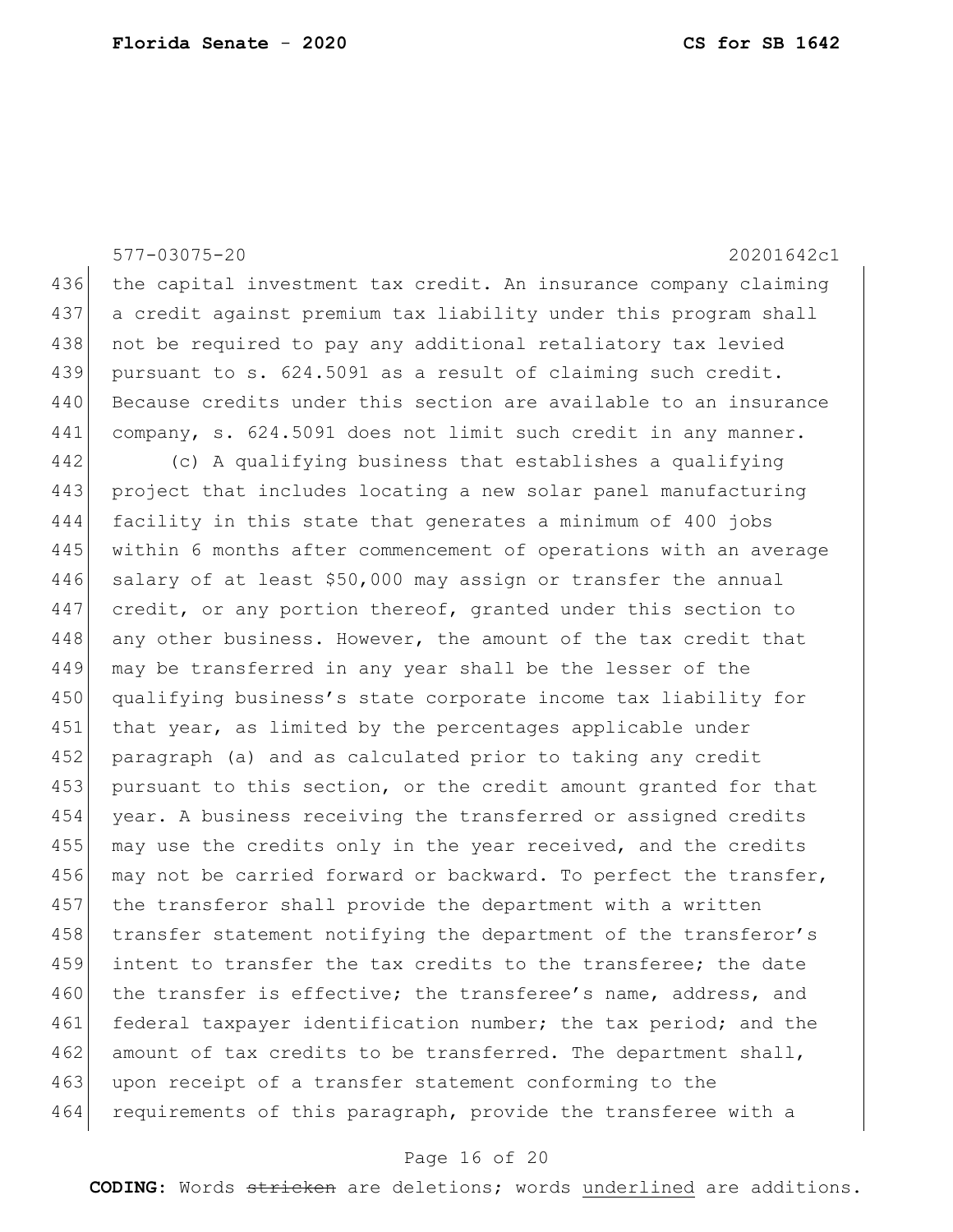577-03075-20 20201642c1 465 certificate reflecting the tax credit amounts transferred. A 466 copy of the certificate must be attached to each tax return for 467 which the transferee seeks to apply such tax credits. 468 (d) If the credit granted under subparagraph (a)1. is not 469 fully used in any one year because of insufficient tax liability 470 on the part of the qualifying business, the unused amounts may 471 be used in any one year or years beginning with the 21st year 472 after the commencement of operations of the project and ending 473 the 30th year after the commencement of operations of the 474 project. 475 (3) (a) Notwithstanding subsection  $(2)$ , a credit against the 476 tax imposed by this chapter, against state taxes collected or 477 accrued under chapter 212, or against a stated combination of 478 the two taxes shall be granted to a qualifying business that 479 establishes a qualifying project pursuant to subparagraph 480 (1)(h)4. for which the cumulative capital investment of one or 481 more projects is an aggregate of at least \$50 million per year 482 for 3 years, and the capital investment of each individual 483 project is at least \$3.75 million. The tax credit shall be 484 granted in an amount equal to 20 percent of the eligible capital 485 costs generated by the qualifying project. The tax credit shall 486 be granted against the tax liability of the qualifying business. 487 (b) If the credit granted under this subsection is not 488 fully used in 1 year because of insufficient tax liability on 489 the part of the qualifying business, the unused amounts may be 490 transferred or used in any one year or years beginning with the 491 year of the completion date of the project and ending the 9th 492 year after the completion date of the project. A business 493 receiving the transferred credits may use the credits only in

### Page 17 of 20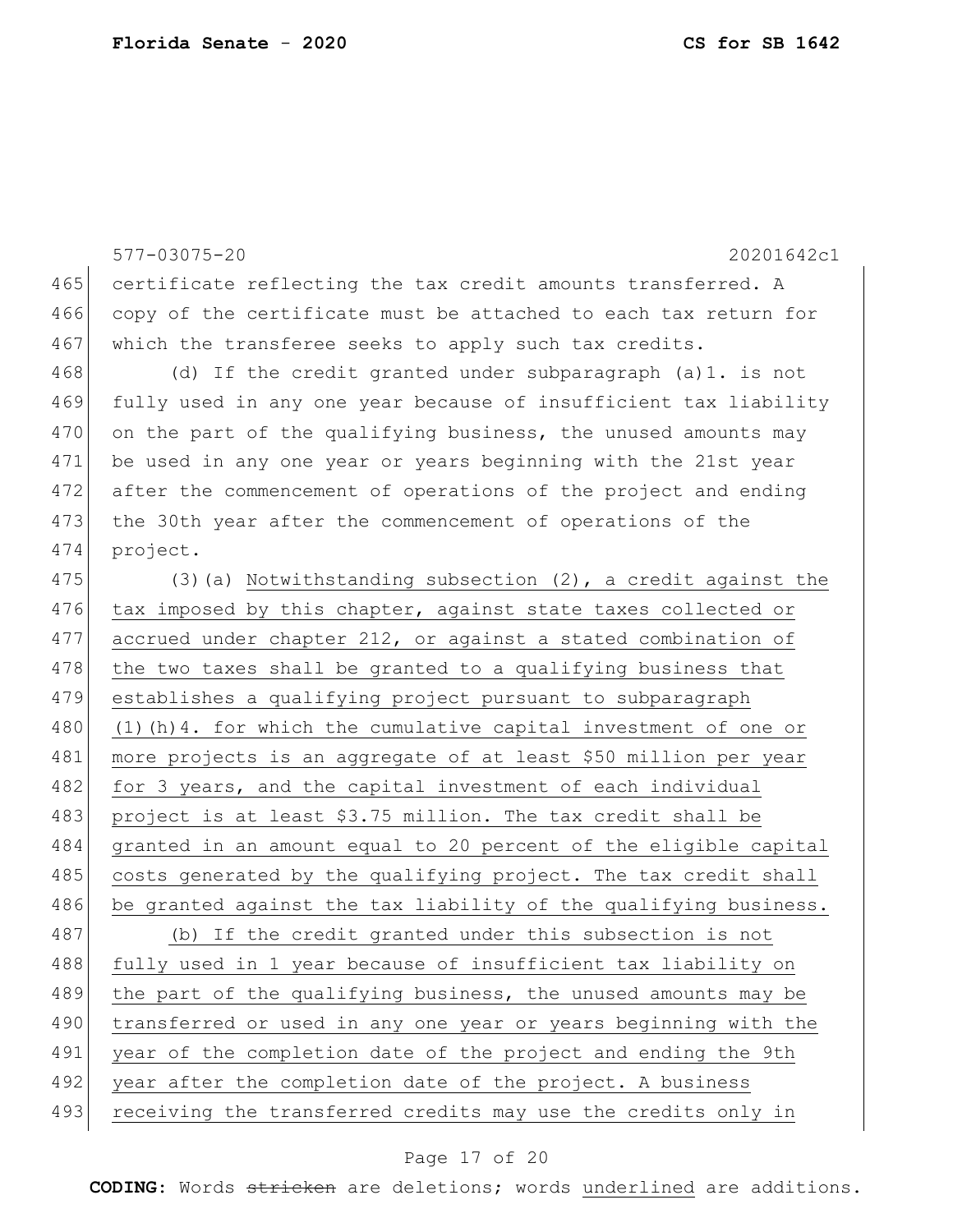577-03075-20 20201642c1 494 the year received, and the credits may not be carried forward or 495 backward. A transfer must be perfected in accordance with the 496 requirements of paragraph (2)(c). 497 (4) (a) Notwithstanding subsection (2), an annual credit 498 against the tax imposed by this chapter shall be granted to a 499 qualifying business which establishes a qualifying project 500 pursuant to subparagraph (1)(h)3.  $(1)$ (g)3., in an amount equal 501 to the lesser of \$15 million or 5 percent of the eligible 502 capital costs made in connection with a qualifying project, for 503 a period not to exceed 20 years beginning with the commencement 504 of operations of the project. The tax credit shall be granted 505 against the corporate income tax liability of the qualifying 506 business and as further provided in paragraph (c). The total tax 507 credit provided pursuant to this subsection shall be equal to no 508 more than 100 percent of the eligible capital costs of the 509 qualifying project.

 (b) If the credit granted under this subsection is not fully used in any one year because of insufficient tax liability on the part of the qualifying business, the unused amount may be carried forward for a period not to exceed 20 years after the commencement of operations of the project. The carryover credit may be used in a subsequent year when the tax imposed by this chapter for that year exceeds the credit for which the qualifying business is eligible in that year under this 518 | subsection after applying the other credits and unused carryovers in the order provided by s. 220.02(8).

520 (c) The credit granted under this subsection may be used in 521 whole or in part by the qualifying business or any corporation 522 that is either a member of that qualifying business's affiliated

### Page 18 of 20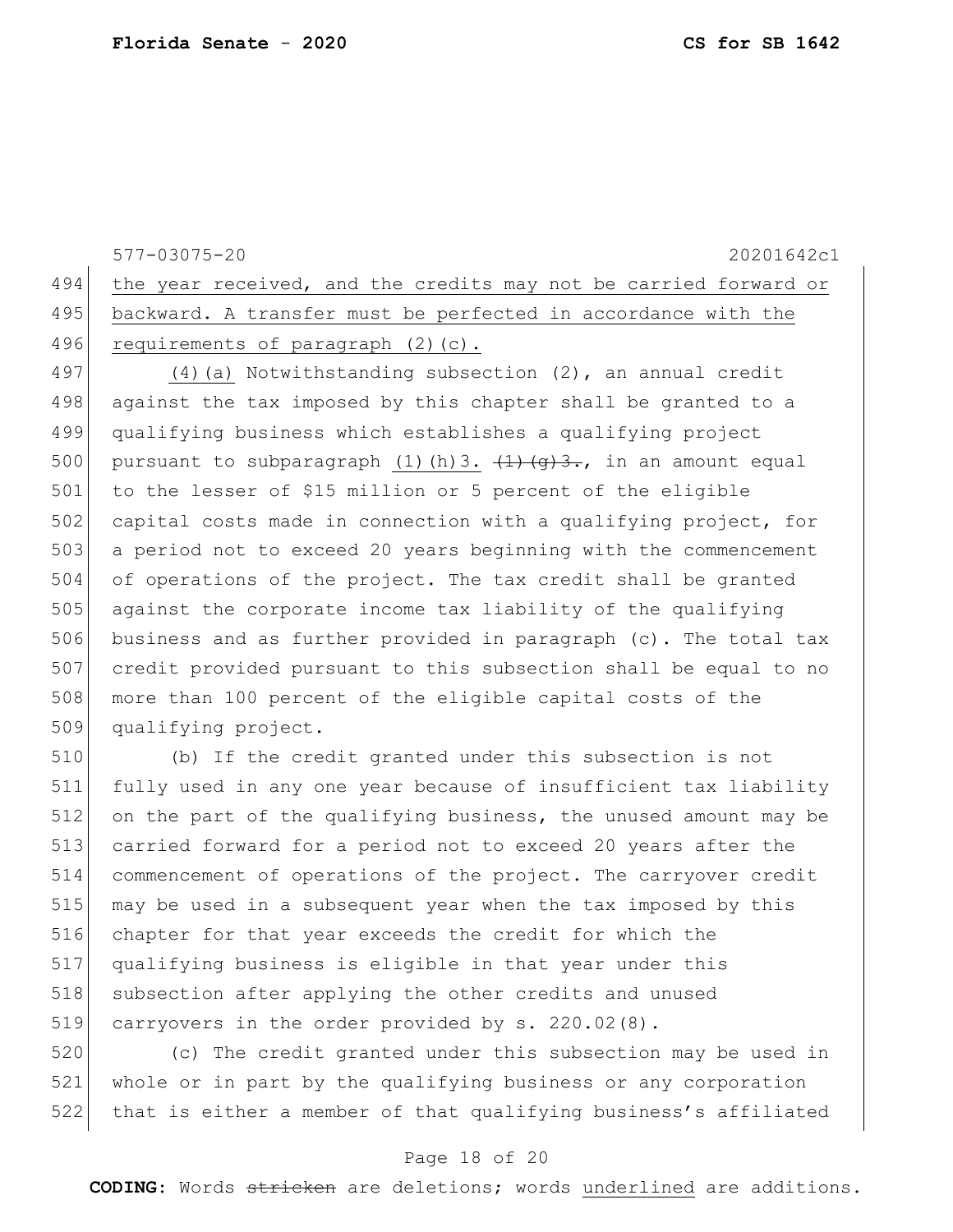523 group of corporations, is a related entity taxable as a 524 cooperative under subchapter T of the Internal Revenue Code, or, 525 if the qualifying business is an entity taxable as a cooperative 526 under subchapter T of the Internal Revenue Code, is related to 527 the qualifying business. Any entity related to the qualifying 528 business may continue to file as a member of a Florida-nexus 529 consolidated group pursuant to a prior election made under s. 530 220.131(1), Florida Statutes (1985), even if the parent of the 531 group changes due to a direct or indirect acquisition of the 532 former common parent of the group. Any credit can be used by any 533 of the affiliated companies or related entities referenced in 534 this paragraph to the same extent as it could have been used by 535 the qualifying business. However, any such use shall not operate 536 to increase the amount of the credit or extend the period within 537 which the credit must be used.

538 (5)  $(4)$  Prior to receiving tax credits pursuant to this section, a qualifying business must achieve and maintain the minimum employment goals beginning with the commencement of operations or the completion date of  $a$ t a qualifying project and continuing each year thereafter during which tax credits are 543 available pursuant to this section.

544 (6)<del>(5)</del> Applications shall be reviewed and certified 545 pursuant to s. 288.061. The Department of Economic Opportunity, 546 upon a recommendation by Enterprise Florida, Inc., shall first 547 certify a business as eligible to receive tax credits pursuant 548 to this section prior to the commencement of operations or the 549 completion date of a qualifying project, and such certification 550 shall be transmitted to the Department of Revenue. Upon receipt 551 of the certification, the Department of Revenue shall enter into

## Page 19 of 20